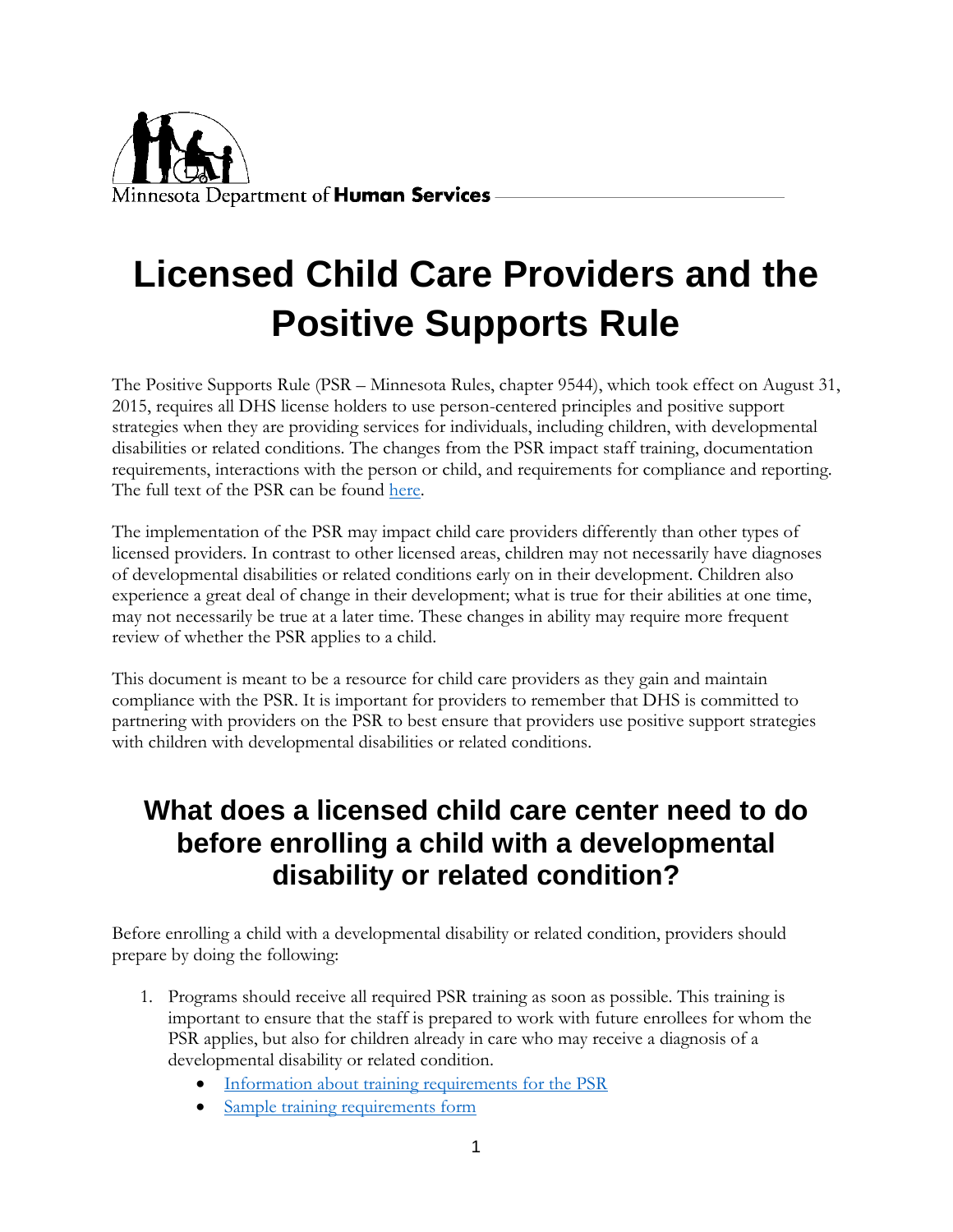2. Develop an Emergency Use of Manual Restraint (EUMR) Policy (9544.0070) in the event that it is necessary to use manual restraint on a child posing an imminent risk of physical harm to his or herself or others. Sample EUMR policy forms for centers will be provided for your reference.

## **Does the PSR apply to a child in my care?**

When determining whether the PSR applies to a child in care, **the first point of action for a provider should be to have an honest conversation with the parent/guardian about the child's development**. In having that conversation, one initial question to ask the parent/guardian that will provide helpful context is:

"Is your child receiving or eligible for Developmental Disability (DD)-related case management services (sometimes this is referred to as Rule 185 case management)?" **If the answer is yes, the PSR applies to the child care services provided to that child.**

While the receipt of DD-related case management is a straightforward benchmark of whether the PSR applies, it is important to remember that the PSR can also apply to children with a developmental disability or related condition who are not receiving DD case management services. For the PSR to apply to these children, they must meet the definition of developmental disability or related condition found in [Minnesota Rules, part](https://www.revisor.mn.gov/rules/?id=9525.0016) 9525.0016, subpart 2.

A child with a **developmental disability** will likely have been assessed to have substantial limitations in present functioning, showing significantly subaverage intellectual functioning, existing at the same time as the child shows deficits in adaptive behavior. The two areas must both be present and assessed for a child to have a developmental disability:

- **Significantly subaverage intellectual functioning** is based on an assessment with one or more standardized intellectual tests. For a child to have a developmental disability, the assessment must determine that the child's IQ score is 70 or less.
- **Deficits in adaptive behavior** is determined by clinical assessment and, generally, standardized scales. For a child with a developmental disability, the assessment determines that there is a significant limitation on the child's effectiveness in meeting standards of maturation, learning, personal independence, and social responsibility expected for their age level and cultural group.

A child with a **related condition** includes the following:

- A diagnosis of cerebral palsy, epilepsy, autism, Prader-Willi syndrome, or any other condition found to be closely related to developmental disability because **the conditions impair general intellectual functioning or adaptive behavior similar to that of persons with developmental disabilities.**
	- o For these children, a diagnosis alone does not determine that they have a related condition because the issues presented may be relatively minor or not impair the child. For example, autism is a condition that is on a spectrum. There is a wide range for how that diagnosis can present itself. Just because a child has a diagnosis of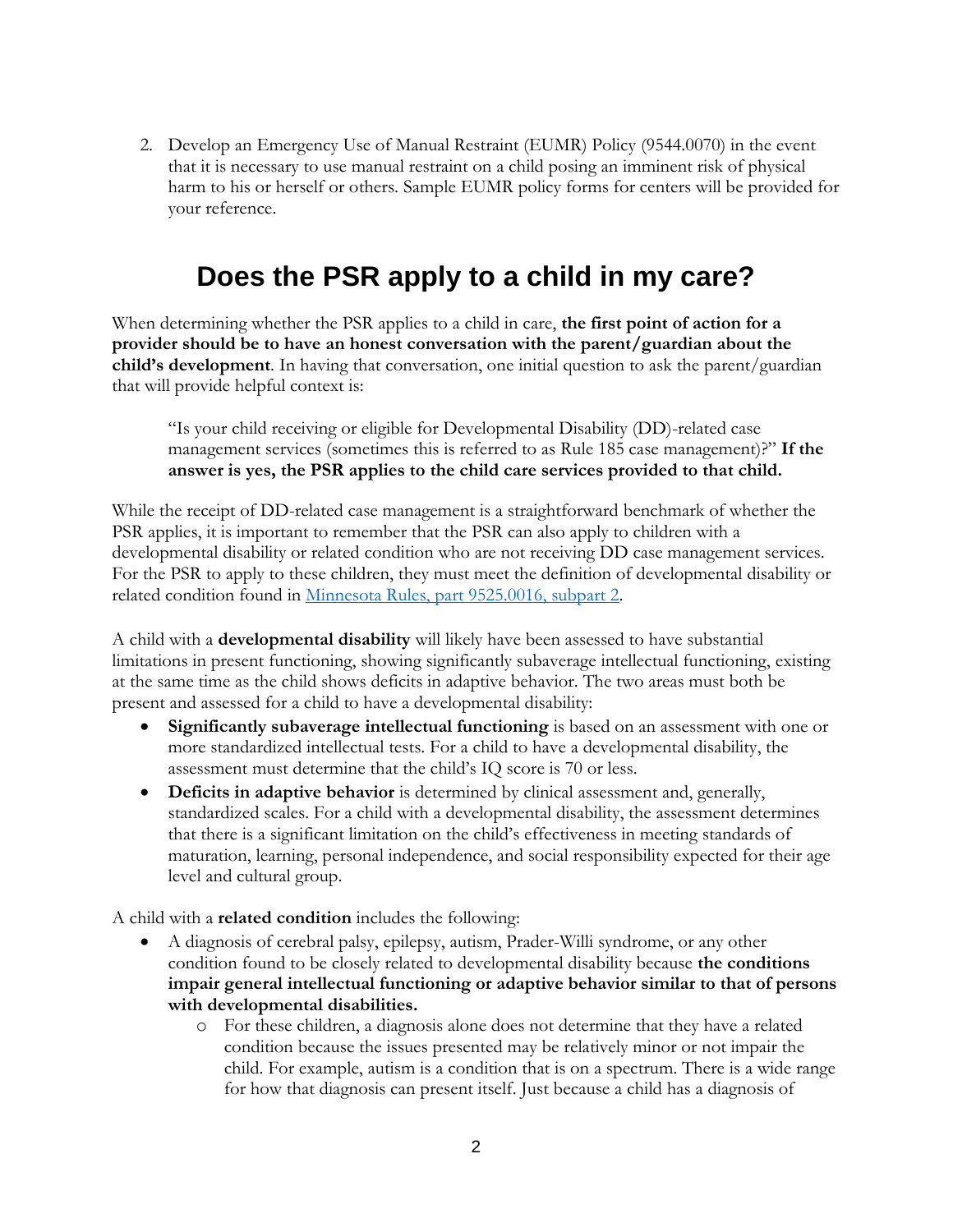autism does not mean that the PSR applies. The other factors listed below must also be present for the child to have a related condition.

- The condition manifests before the child reaches 22 years of age.
- The condition is likely to continue indefinitely.
- The condition results in substantial functional limitations in three or more of the following six areas – taking the child's age level into consideration:
	- o Self-care;
	- o Understanding and use of language;
	- o Learning;
	- o Mobility;
	- o Self-direction; or
	- o Capacity for independent living.

#### **What if the child has not been diagnosed but there are concerns about his or her development?**

If the child has not received an official assessment, but there are concerns about the child's development, **providers should have a conversation with the parents or guardians**. The health information form received within 30 days of the child's admission to the center will also provide some information about the diagnoses and care needs of the child. Together, with the information from the child's health provider and the parents, the provider can make an informed determination of whether the child meets the definition of a child with a developmental disability or related condition and whether the PSR applies to the services provided to that child.

## **Creating an Individual Child Care Program Plan (ICCPP) with PSR strategies**

If a provider enrolls or receives a diagnosis of a child with a developmental disability or related condition, it is important for the provider to make sure that they are following child care licensing regulations found in [Rule 3 \(Child Care for Children with Special Needs: 9503.0065\)](https://www.revisor.mn.gov/rules/?id=9503.0065). Requirements from the PSR should be incorporated into existing practices for working with children with special needs, including developing an Individual Child Care Program Plan (ICCPP). An ICCPP can be developed based on the information about the child provided in an IEP/CSSP with parents, teachers, and professionals, incorporating PSR strategies. A separate positive support plan is not required. A sample ICCPP form with the PSR information is provided for your reference.

- For more details about the PSR documentation requirements in a licensing review, see the answer to [Question #8 in this Frequently Asked Questions document](https://content.govdelivery.com/accounts/MNDHS/bulletins/1433ed9) for Licensed Child Care Providers on the DHS website;
- [Minnesota Rules 9544.0030](https://www.revisor.mn.gov/rules/?id=9544.0030) details positive support strategies and person-centered principles. In addition, this section explains the requirement stating that PSR strategies must be reviewed every 6 months. A sample form for the 6-month review is provided for your reference.